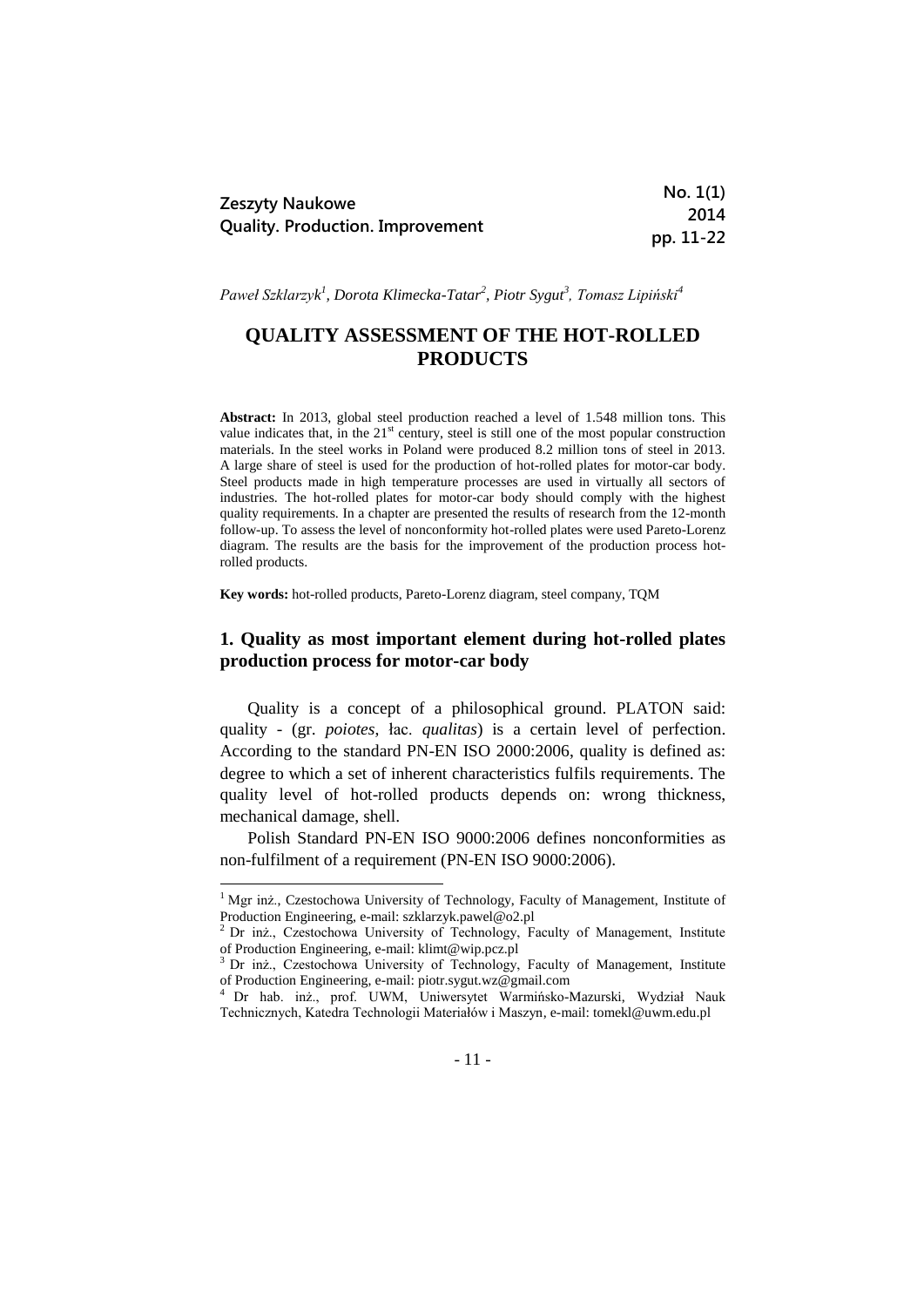| Zeszyty Naukowe<br><b>Quality. Production. Improvement</b> | No. 1(1)  |
|------------------------------------------------------------|-----------|
|                                                            | 2014      |
|                                                            | pp. 11-22 |

For the car companies the quality of products is crucial because it is one of the main factors influencing the degree of customer satisfaction. To meet the expectations of customers the car companies should look for new methods of improving quality. In order to apply appropriate improvement tools, it is necessary to identify nonconformities that affect the quality of the product.

### **2. Experiment**

The assessment of the quality of the hot-rolled plates was carried out in one of the hot mill in Poland. The observation period was one calendar year. During the 12-month study period, collected data on emerging nonconformities and their quantitative presence. Research carried out for one grade of steel. The steel used for production of the plates belongs to a group of structural steels for cold forming. The investigation was carried out on S260NC steel. Chemical composition of the steel investigated is given in Table 1 (PN-EN 10149-3:2000, DOBRZAŃŚKI L. 2012).

| <b>STEEL GRADE</b> | $\mathbf C$ | Mn   | Si  |       |
|--------------------|-------------|------|-----|-------|
|                    | 0.16        | 1.2  | 0.5 | 0.025 |
| <b>S260NC</b>      | S           | Nb   | V   | Ti    |
|                    | 0.02        | 0.09 | 0.1 | 0.15  |

*Table 1. Chemical composition of steel S260NC [%]*

*Source: PN-EN 10149-3:2000, DOBRZAŃŚKI L. 2012*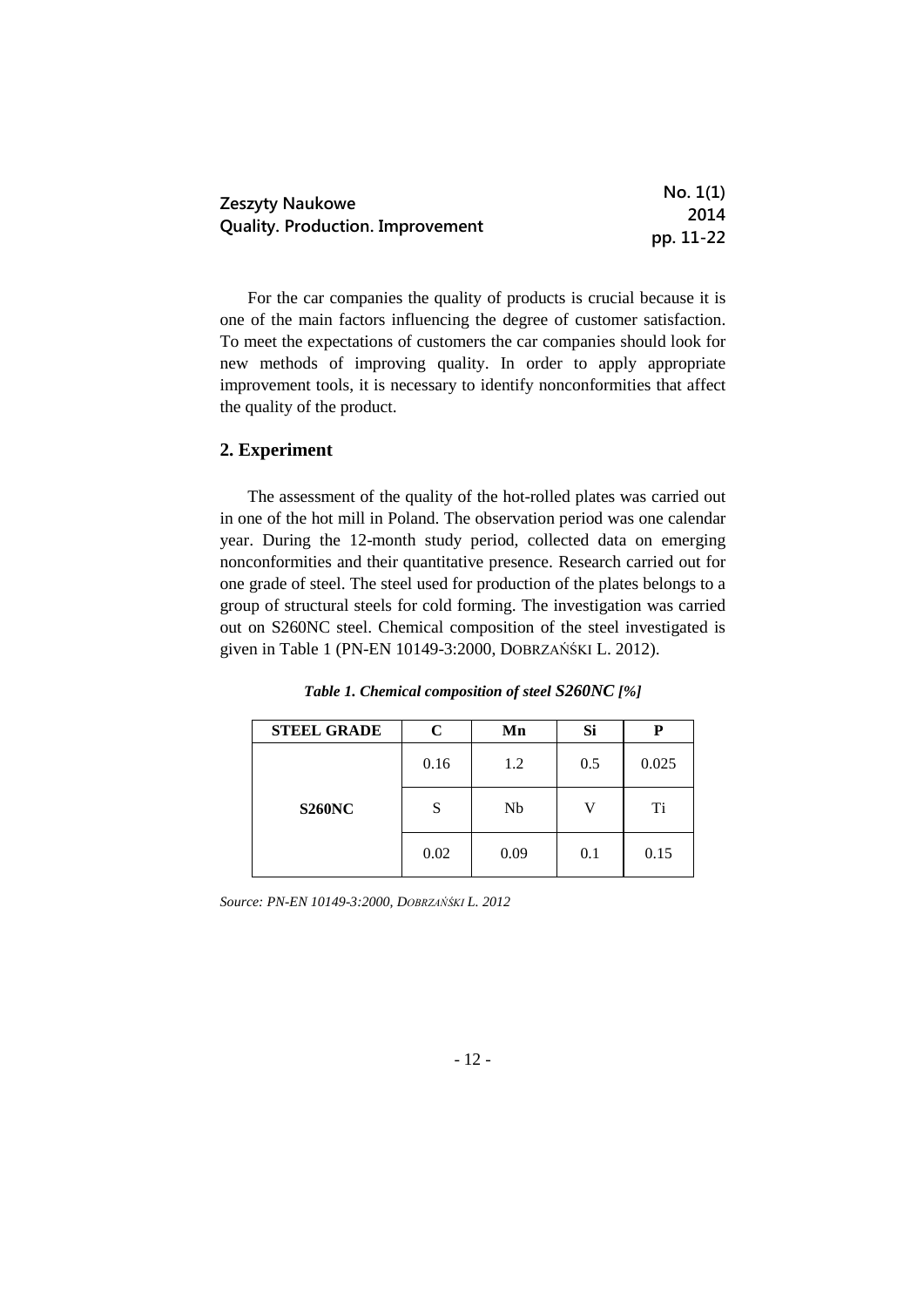| Zeszyty Naukowe<br><b>Quality. Production. Improvement</b> | No. 1(1)  |
|------------------------------------------------------------|-----------|
|                                                            | 2014      |
|                                                            | pp. 11-22 |

## **2.1. Identification of nonconformities during the hot-rolled plates production process**

For the assessment of nonconformities hot-rolled plates was used Pareto-Lorenz diagram.

Pareto-Lorenz diagram is one of the seven basic tools of quality management. It is based on an established empirical regularity that in nature, technology, human activity, usually  $20 \div 30\%$  of the causes decided by about 70÷80% impact (BORKOWSKI S. 2004). Distribution, Pareto - Lorenz can be used to present all phenomena and relationships that can be presented numerically and make a percentage. It serves, so he set out to give validity to factors causing the problem (BORKOWSKI S. 2004, BORKOWSKI S., ULEWICZ R. 2003, ULEWICZ R. 2009).

The nonconformities discovered during the research have been presented in the Table 2.

| Symbol of<br>nonconformities | <b>Names of nonconformities</b> |  |
|------------------------------|---------------------------------|--|
| N1                           | Interruption of metal           |  |
| N2                           | Other                           |  |
| N <sub>3</sub>               | <b>Bad thickness</b>            |  |
| N4                           | Pinchers                        |  |
| N <sub>5</sub>               | Honeycomb blowholes             |  |
| N6                           | Irregular dimensions            |  |
| N7                           | Mechanical damages              |  |
| <b>N8</b>                    | Overlap                         |  |
| N <sub>9</sub>               | Shells                          |  |
| <b>N10</b>                   | Cockles (two sides)             |  |
| N11                          | Cockles (one sides)             |  |
| N12                          | Alligatoring                    |  |

*Table 2. Types of nonconformities detected during the of the hot-rolled plates production process*

*Source: own study*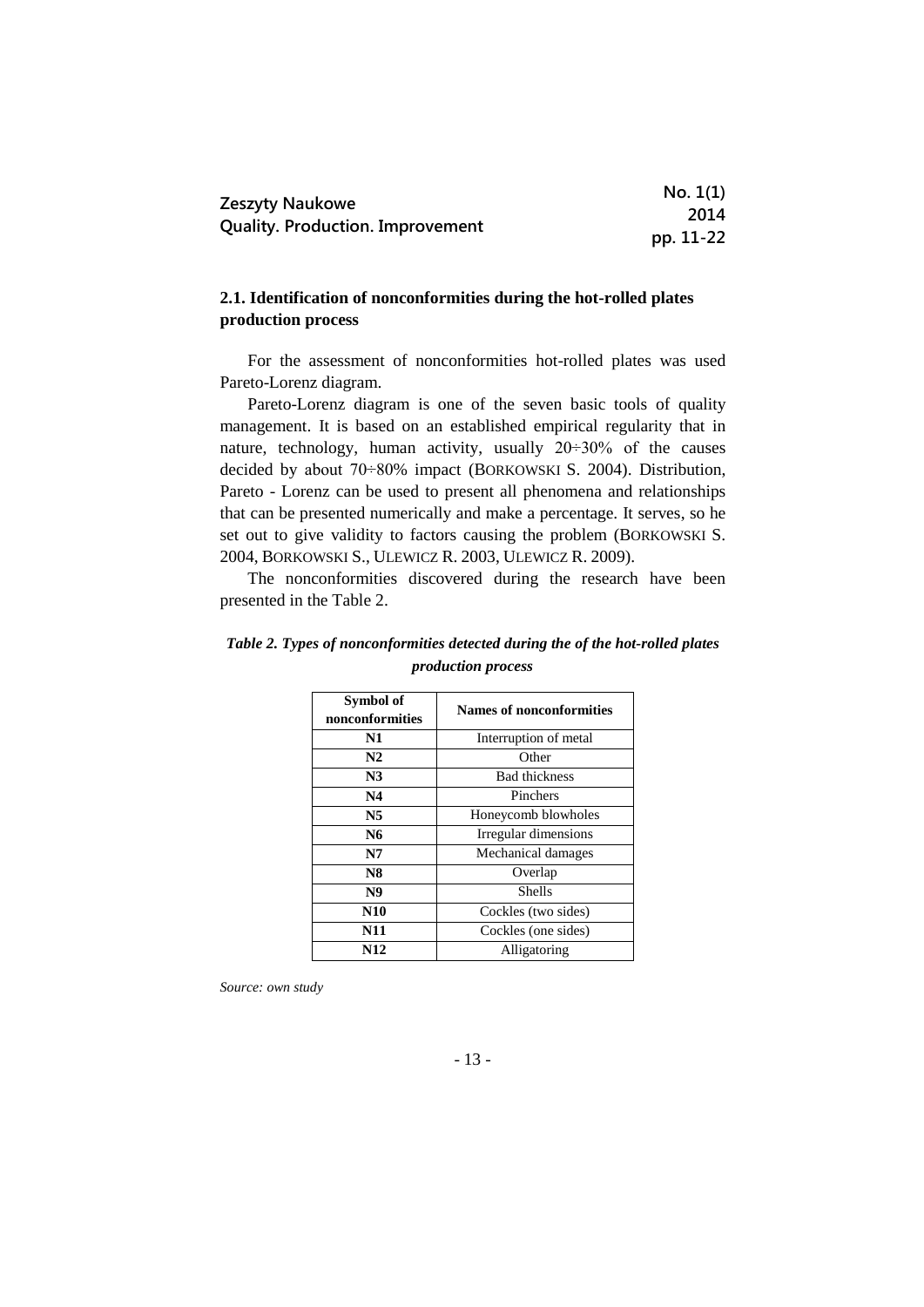| Zeszyty Naukowe<br><b>Quality. Production. Improvement</b> | No. 1(1)  |
|------------------------------------------------------------|-----------|
|                                                            | 2014      |
|                                                            | pp. 11-22 |

Table 3 shows percentage share of nonconformities occurring during hot-rolled plate's production process in the first quarter of the year.

The data presented in Table 3 contains information about mass nonconforming plates (Mg), and the percentages of each nonconforming plates.

Basing on data from the 4.3 Table the Pareto-Lorenz diagram was constructed (Fig. 1).

Based on the data from Table 4.3, it was found that in the first quarter year were produced 7794.07 Mg of nonconforming products.

| Table 3. Percentage share of nonconformities occurring during the production |  |
|------------------------------------------------------------------------------|--|
| of hot-rolled plates in the first quarter of the year                        |  |

| <b>I QUARTER YEAR</b>                    |         |       |  |  |
|------------------------------------------|---------|-------|--|--|
| The<br>Symbol of<br>percentage<br>Amount |         |       |  |  |
| nonconformities                          | [Mg]    | share |  |  |
|                                          |         | [%]   |  |  |
| $N_1$                                    | 1714.9  | 22.00 |  |  |
| $N_3$                                    | 1456.7  | 18.69 |  |  |
| $N_{10}$                                 | 1292.3  | 16.58 |  |  |
| $\mathbf{N}_2$                           | 1181    | 15.15 |  |  |
| $N_{0}$                                  | 914.7   | 11.74 |  |  |
| $N_{11}$                                 | 579.9   | 7.44  |  |  |
| $N_7$                                    | 240.7   | 3.09  |  |  |
| $N_8$                                    | 180.7   | 2.32  |  |  |
| $N_6$                                    | 146.7   | 1.88  |  |  |
| $N_4$                                    | 73      | 0.94  |  |  |
| $N_{5}$                                  | 11.1    | 0.14  |  |  |
| $N_{12}$                                 | 2.36    | 0.03  |  |  |
| Σ                                        | 7794.07 | 100   |  |  |

*Source: own study*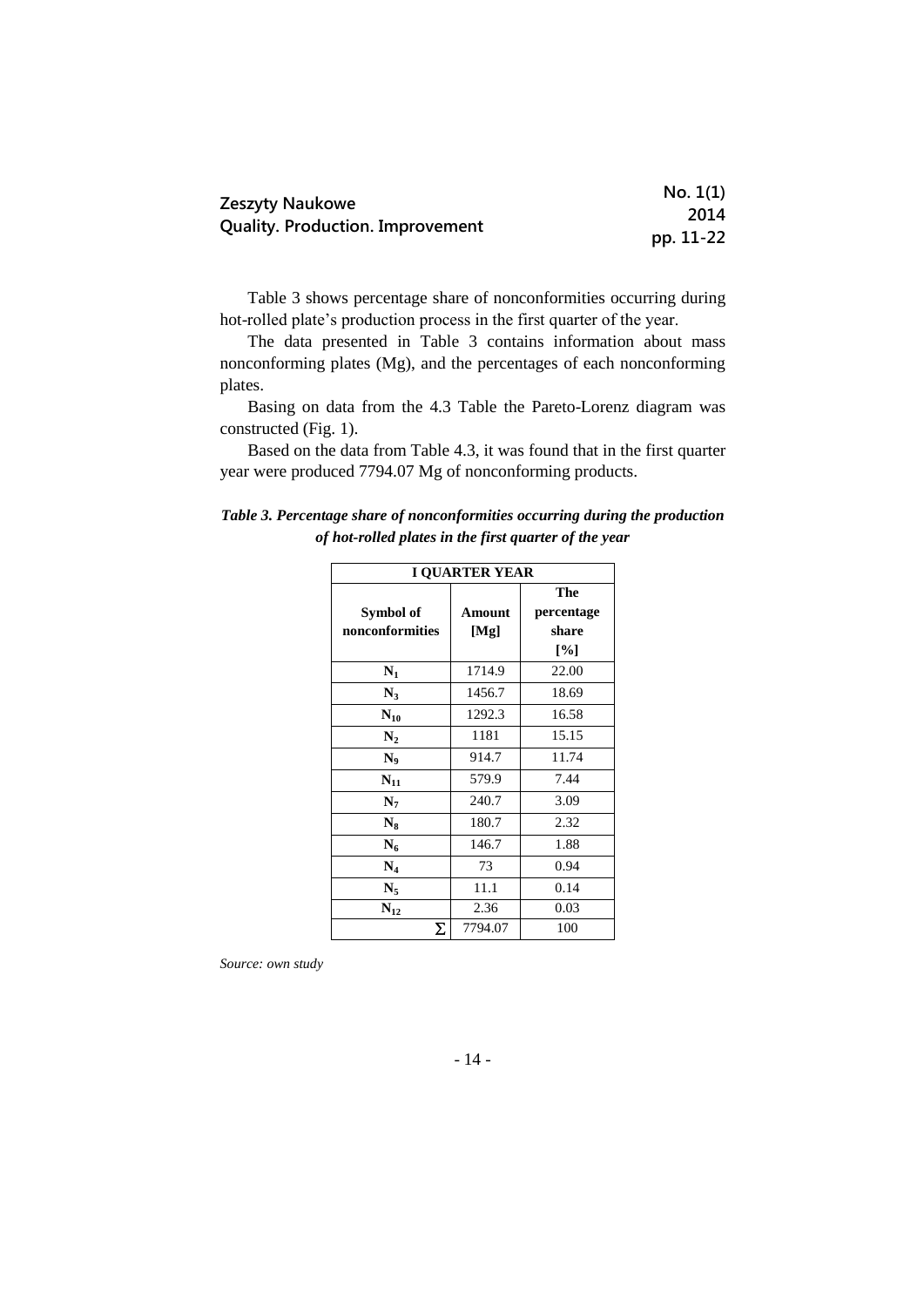



*Fig. 1. The Pareto-Lorenz diagram for the nonconformities occurring during the production of hot-rolled plates 1 st quarter of the year.*

Based on the Table 3 and Figure 1, it could be stated that for over 57.27% of all detected nonconformities are responsible only 25% types of nonconformities.

57.27% of defects are connected with only three problems: interruption of metal, bad thickness and cockles (two sides) whereas the remaining types of defects are merely 42.73% in total of all defect.

Table 4 shows percentage share of nonconformities occurring during hot-rolled plates production process in the second quarter of the year.

The data presented in Table 4 contains information about mass nonconforming plates (Mg), and the percentages of each nonconforming plates.

Based on the data from Table 4, it was found that in the second quarter year were produced 9554.65 Mg of nonconforming products.

Basing on data from the 4 Table the Pareto-Lorenz diagram was constructed (Fig. 2).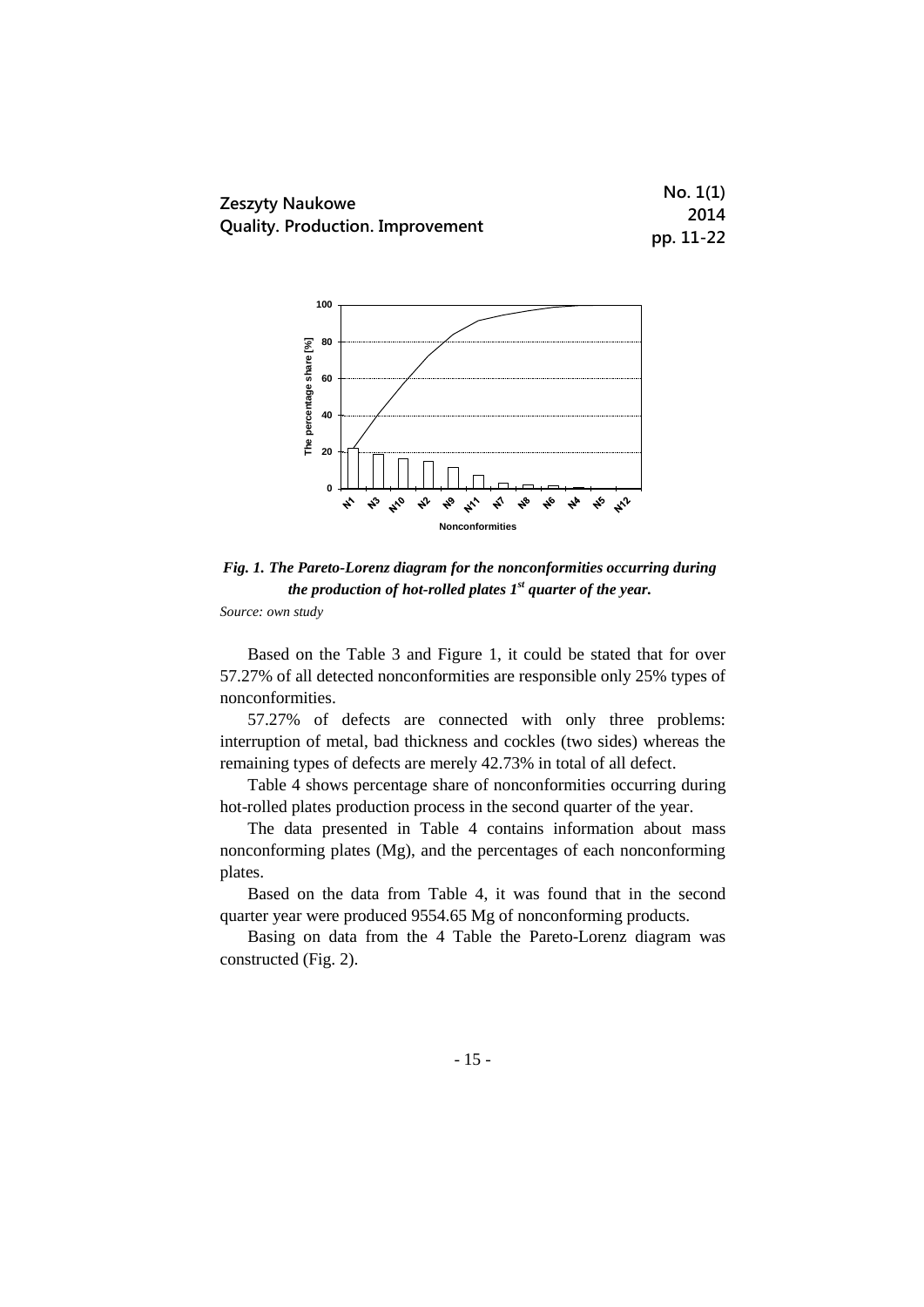| <b>Zeszyty Naukowe</b>                  | No. 1(1)  |
|-----------------------------------------|-----------|
| <b>Quality. Production. Improvement</b> | 2014      |
|                                         | pp. 11-22 |

| <b>II QUARTER YEAR</b> |         |                    |
|------------------------|---------|--------------------|
|                        |         | The                |
| Symbol of              | Amount  | percentage         |
| nonconformities        | [Mg]    | share              |
|                        |         | $\lceil \% \rceil$ |
| $N_{10}$               | 1938.5  | 20.02              |
| $\mathbf{N}_1$         | 1792.1  | 18.51              |
| $N_2$                  | 1653.4  | 17.08              |
| $N_3$                  | 1602.4  | 16.55              |
| $N_9$                  | 1097.6  | 11.34              |
| $N_{11}$               | 985.8   | 10.18              |
| N <sub>7</sub>         | 216.6   | 2.24               |
| $N_6$                  | 176.0   | 1.82               |
| $N_8$                  | 126.5   | 1.31               |
| $N_4$                  | 80.3    | 0.83               |
| $N_{5}$                | 8.88    | 0.09               |
| $N_{12}$               | 3.07    | 0.03               |
| Σ                      | 9554.65 | 100                |

*Table 4. Percentage share of nonconformities occurring during the production of hot-rolled plates in the second quarter of the year*

Based on the Table 4 and Figure 2, it could be stated that for over 55.61% of all detected nonconformities are responsible only 25% types of nonconformities.

55.61% of defects are connected with only three problems: cockles (two sides), interruption of metal and different whereas the remaining types of defects are merely 44.39% in total of all defects.

Table 5 shows percentage share of nonconformities occurring during hot-rolled plates production process in the third quarter of the year.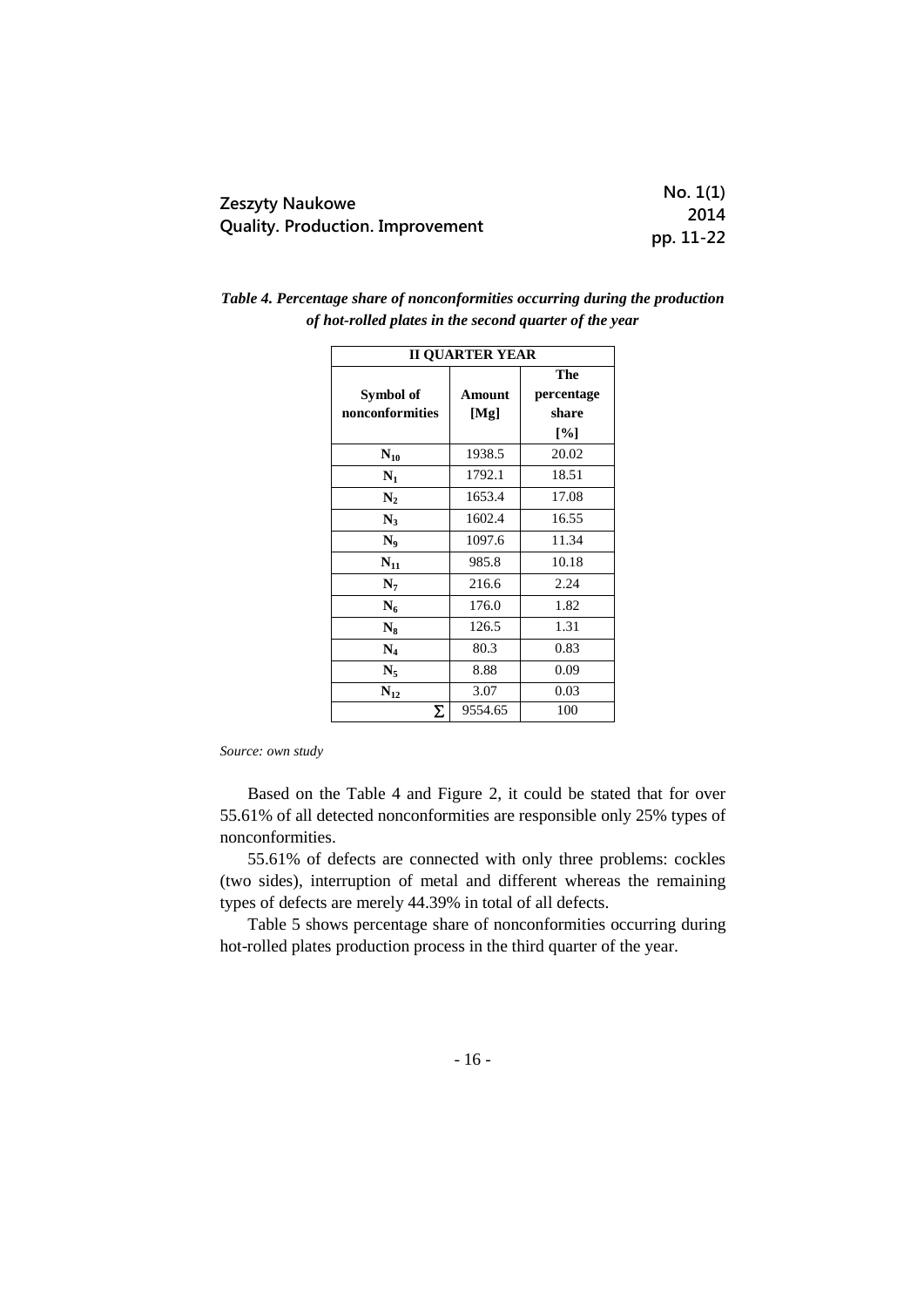



*Fig. 2. The Pareto-Lorenz diagram for the nonconformities occurring during the production of hot-rolled plate 2nd quarter of the year.*

The data presented in Table 5 contains information about mass nonconforming plates (Mg), and the percentages of each nonconforming plates.

Based on the data from Table 5, it was found that in the third quarter year were produced 8752.48 Mg of nonconforming products.

Basing on data from the 5 Table the Pareto-Lorenz diagram was constructed (Fig. 2.3).

Based on the Table 5 and Figure 3, it could be stated that for over 64.32% of all detected nonconformities are responsible only 25% types of nonconformities. 64.32% of defects are connected with only three problems: Cockles (two sides), Interruption of metal, bad thickness whereas the remaining types of defects are merely 35.68 % in total of all defects.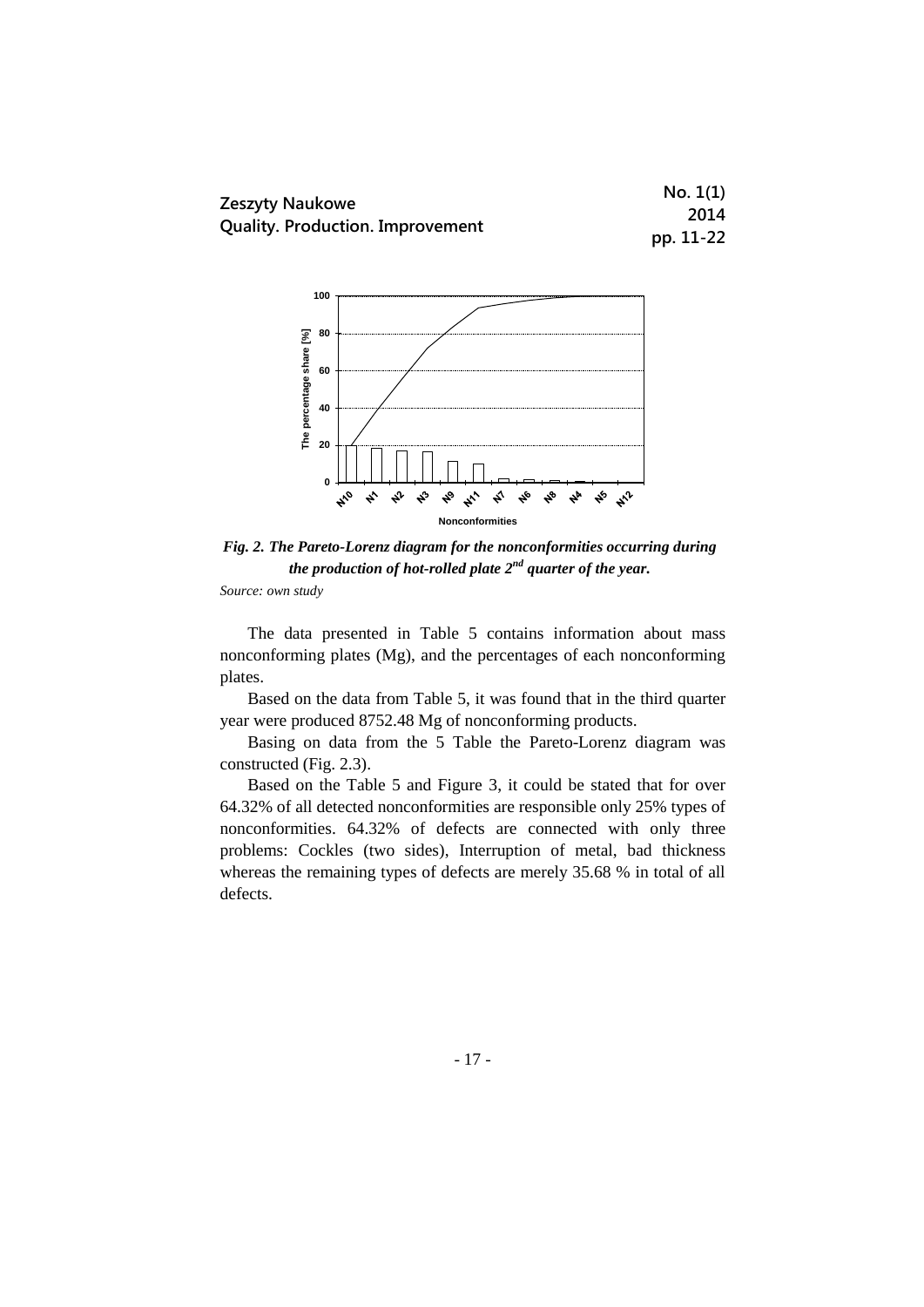| Zeszyty Naukowe<br><b>Quality. Production. Improvement</b> | No. 1(1)  |
|------------------------------------------------------------|-----------|
|                                                            | 2014      |
|                                                            | pp. 11-22 |

| <b>III QUARTER</b> |         |                    |
|--------------------|---------|--------------------|
|                    |         | The                |
| Symbol of          | Amount  | percentage         |
| nonconformities    | [Mg]    | share              |
|                    |         | $\lceil \% \rceil$ |
| $N_{10}$           | 2520    | 23.93              |
| $N_1$              | 2330    | 22.13              |
| $N_3$              | 1922.9  | 18.26              |
| $\mathbf{N}_2$     | 1322.7  | 12.56              |
| $N_9$              | 987.87  | 9.38               |
| $N_{11}$           | 788.7   | 7.49               |
| $N_7$              | 259.9   | 2.47               |
| $N_6$              | 176.0   | 1.67               |
| $N_8$              | 139.14  | 1.32               |
| $N_4$              | 68.26   | 0.65               |
| N <sub>5</sub>     | 10.21   | 0.10               |
| $N_{12}$           | 3.37    | 0.03               |
| Σ                  | 8752.48 | 100                |

| Table 5. Percentage share of nonconformities occurring during the production |  |
|------------------------------------------------------------------------------|--|
| of hot-rolled plates in the third quarter of the year                        |  |

Table 6. shows percentage share of nonconformities occurring during hot-rolled plates production process in the fourth quarter of the year.

The data presented in Table 6 contains information about mass nonconforming plates (Mg), and the percentages of each nonconforming plates.

Based on the data from Table 6, it was found that in the fourth quarter year were produced 12578.13 Mg of nonconforming products.

Basing on data from the 6 Table the Pareto-Lorenz diagram was constructed (Fig. 5).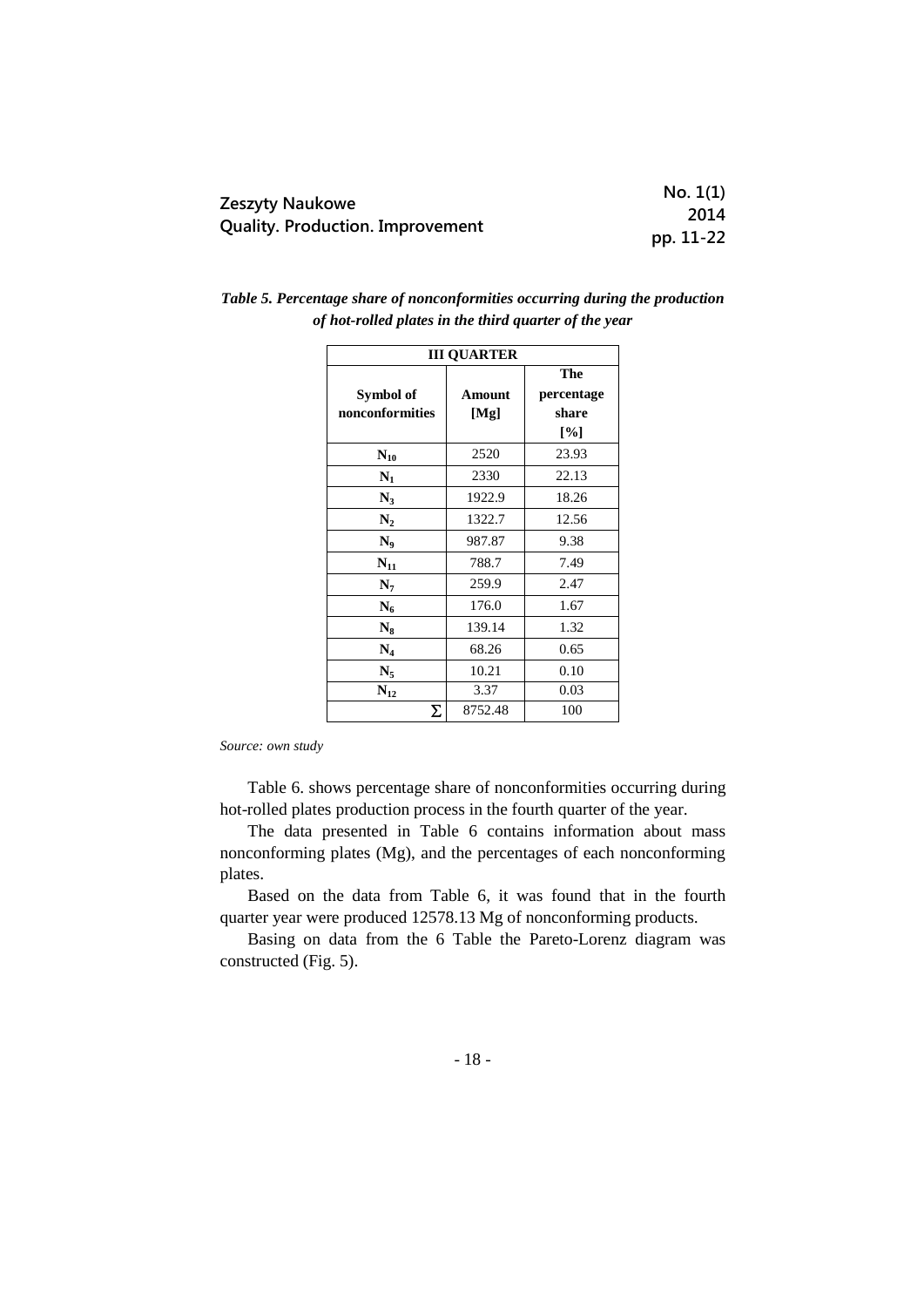



*Fig. 3. The Pareto-Lorenz diagram for the nonconformities occurring during the production of hot-rolled plate 3rd quarter of the year. Source: own study*

| <b>IV OUARTER</b> |         |            |  |
|-------------------|---------|------------|--|
|                   |         | The        |  |
| Symbol of         | Amount  | percentage |  |
| nonconformities   | [Mg]    | share      |  |
|                   |         | [%]        |  |
| $N_{10}$          | 4283.97 | 34.06      |  |
| $\mathbf{N}_1$    | 2562.66 | 20.37      |  |
| N3                | 2019.03 | 16.05      |  |
| $\mathbf{N}_2$    | 1190.45 | 9.46       |  |
| $N_{11}$          | 946.40  | 7.52       |  |
| N0                | 889.09  | 7.07       |  |
| N7                | 259.96  | 2.07       |  |
| $N_8$             | 194.70  | 1.55       |  |
| $N_6$             | 158.40  | 1.26       |  |
| $\rm N_4$         | 58.01   | 0.46       |  |
| N,                | 12.77   | 0.10       |  |

*Table 6. Percentage share of nonconformities occurring during the production of hot-rolled plates in the fourth quarter of the year*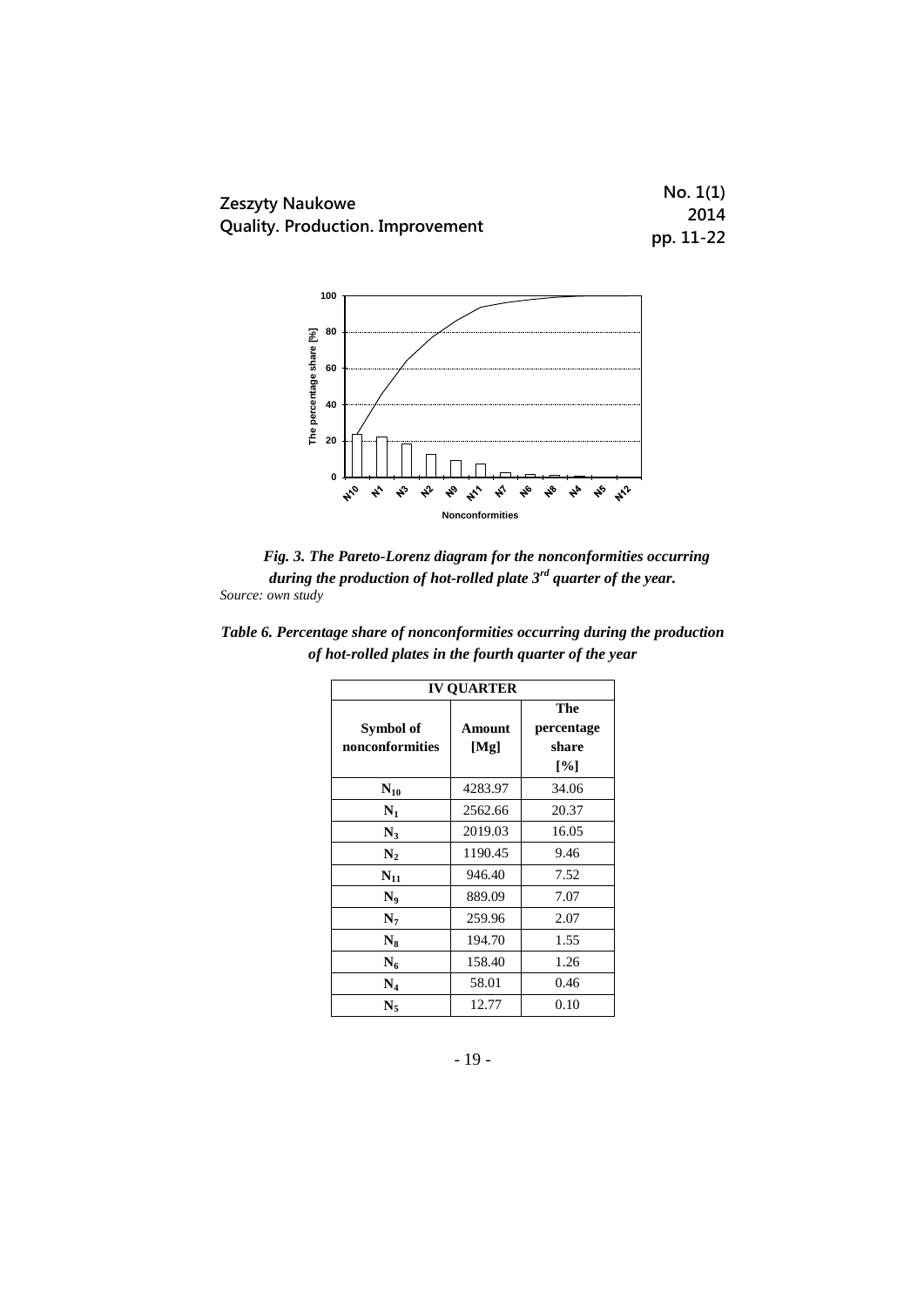|                                         | No. 1(1)  |
|-----------------------------------------|-----------|
| Zeszyty Naukowe                         | 2014      |
| <b>Quality. Production. Improvement</b> | pp. 11-22 |

|  | 60       |    |
|--|----------|----|
|  | 12578.13 | 00 |

Based on the Table 6 and Figure 4, it could be stated that for over 70.48% of all detected nonconformities are responsible only 25% types of nonconformities. 70.48% of defects are connected with only three problems: cockles (two sides), interruption of metal and bad thickness whereas the remaining types of defects are merely 29.52 % in total of all defect.



*Fig. 4. The Pareto-Lorenz diagram for the nonconformities occurring during the production of hot-rolled plate 4th quarter of the year.*

*Source: own study*

Based on the of test results obtained, it was found that the most common causes that affect the nonconforming products, there are 3 nonconformities:

- Cockles (two sides) - Is related with a non-uniform deformation of the metal along the width during rolling. Local deformation causes a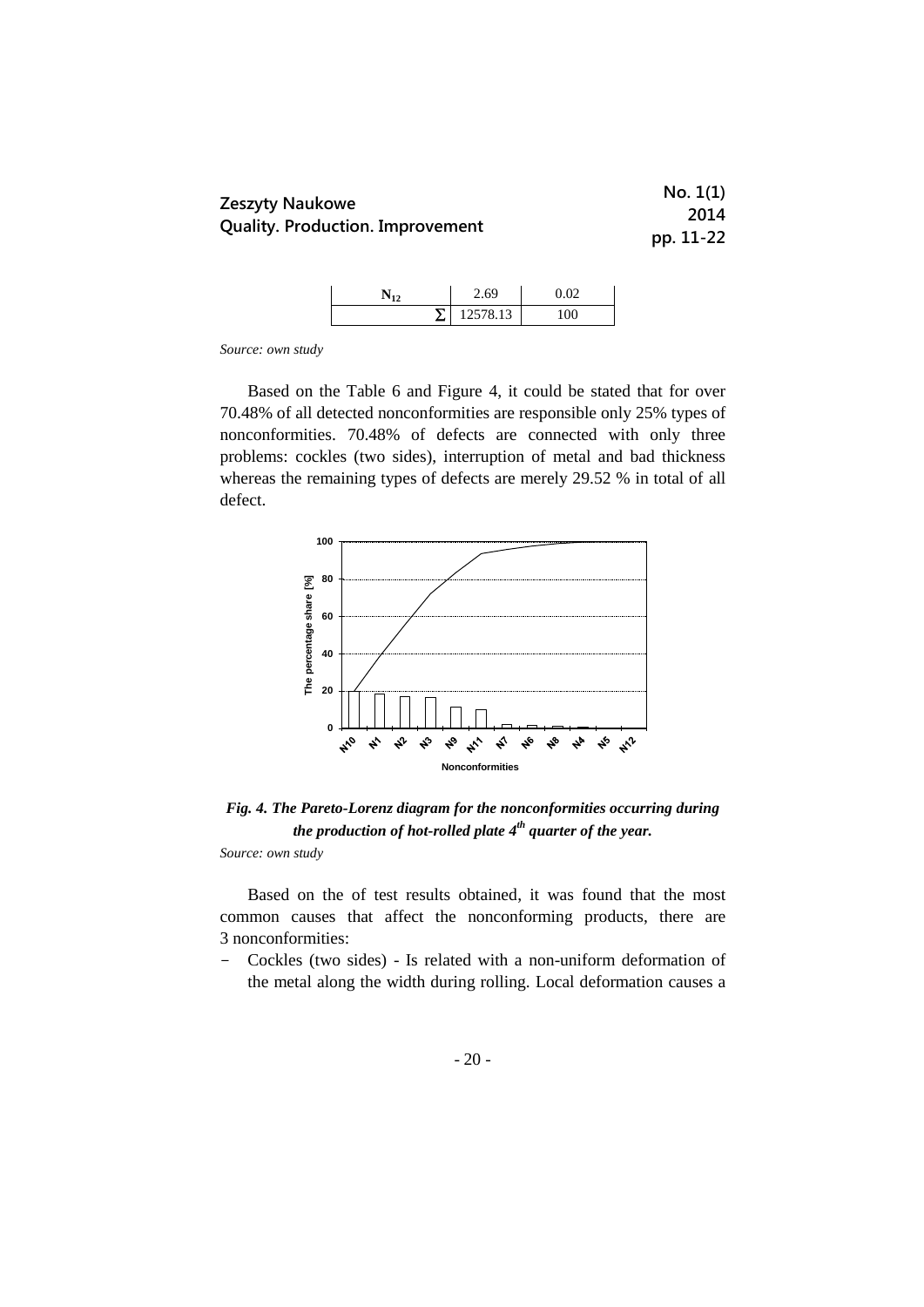| Zeszyty Naukowe                         | No. 1(1)  |
|-----------------------------------------|-----------|
| <b>Quality. Production. Improvement</b> | 2014      |
|                                         | pp. 11-22 |

local elongation of the sheet. Wave is caused by excessive deflection rollers or badly matched by rolling method.

- Interruption of metal are due to poorly prepared ingot causing decrease in strength of sheet and its mechanical properties.
- Bad thickness is associated with bad calibration rollers.

The next step in the analysis of nonconformities is their number in each month of the year.

Based on Figure 5, it was found that the greatest numbers of nonconforming products were detected in October. Participation in the production of non-conforming plates amounted to 11.90%. In August, October and November the share of nonconforming products ranged from 9% into 10.98%. The smallest amount of nonconforming recorded in February, March and June, with the least result equal to 4.74%.



*Fig. 5. The share of nonconforming products in the production of the hotrolled plates in the period under research.*

*Source: own study*